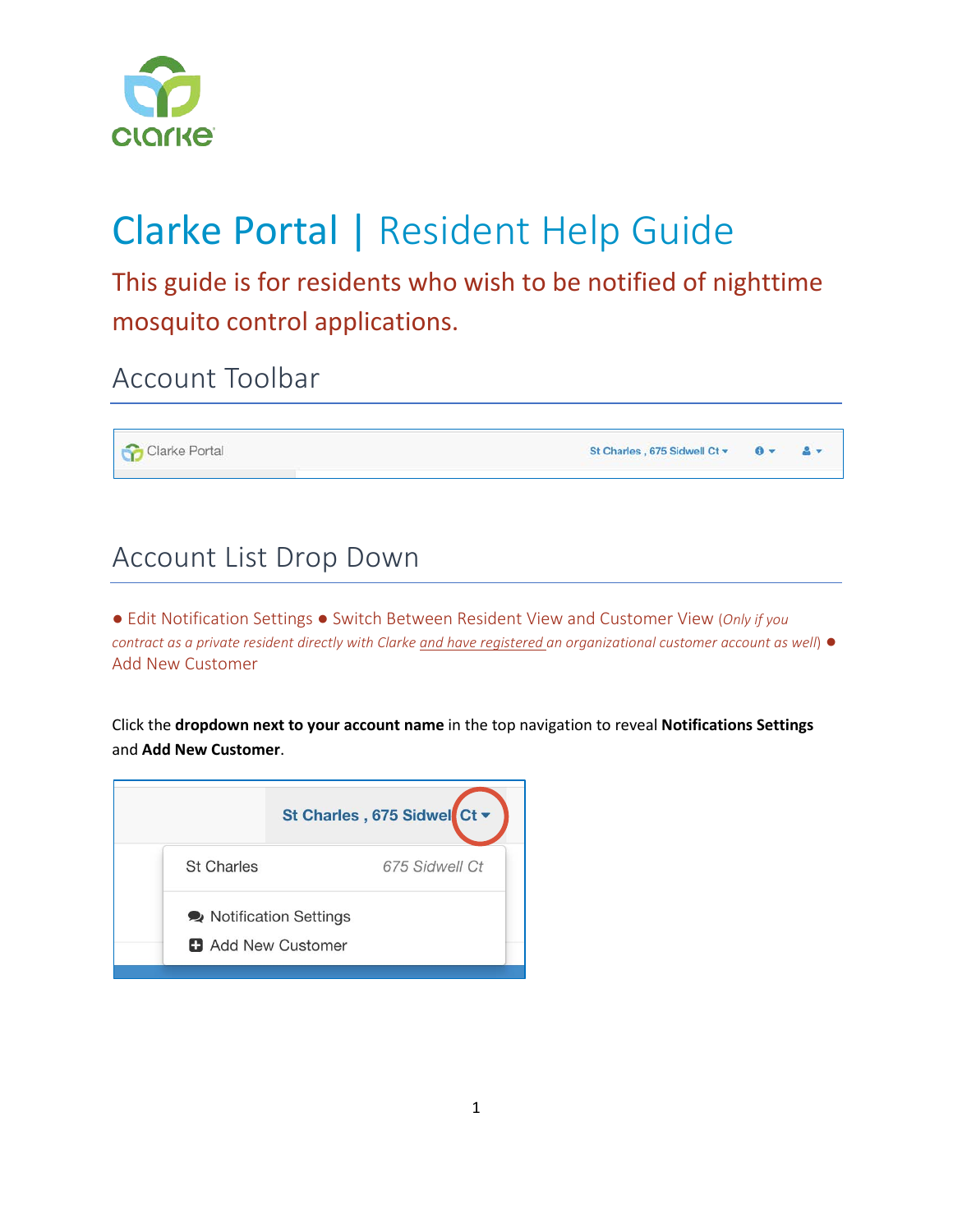

### Information Drop Down

#### ● Launch Help Guide ● Contact Customer Care

| St Charles, 675 Sidwell Ct ▼ |
|------------------------------|
| <b>O</b> Help                |
| Contact Customer Care        |

Click the **information dropdown** in the top navigation to reveal **Help** and **Contact Customer Care**.

### User Profile Drop Down

● User Profile Name Changes ● Change Password ● Logout



Click the **dropdown next to the person icon** in the top navigation to make changes to your **User Profile**, **Change Password** or **Logout**.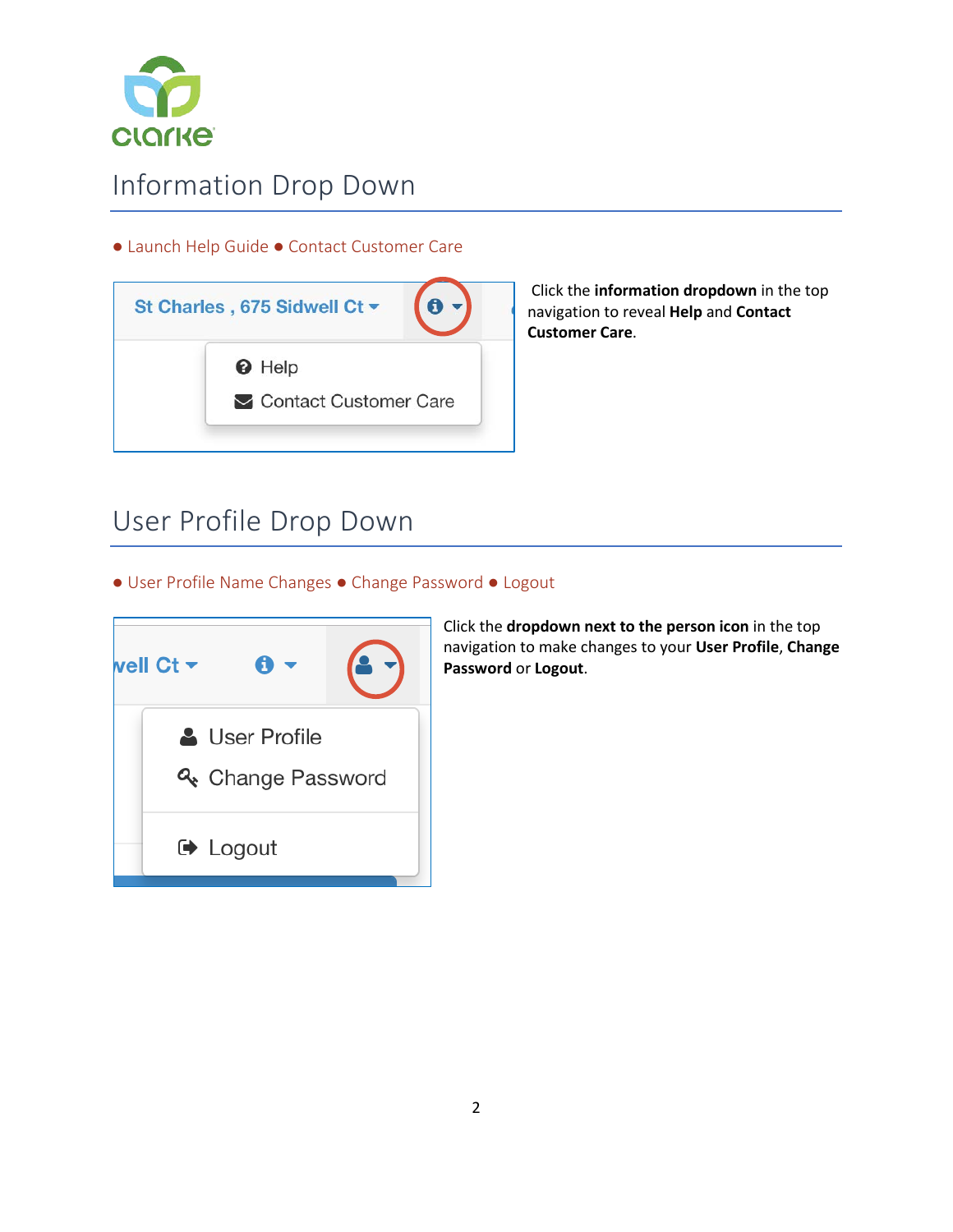

### Notification Settings

#### ● Edit how you wish to receive notifications for Mosquito Control Night Spray Service

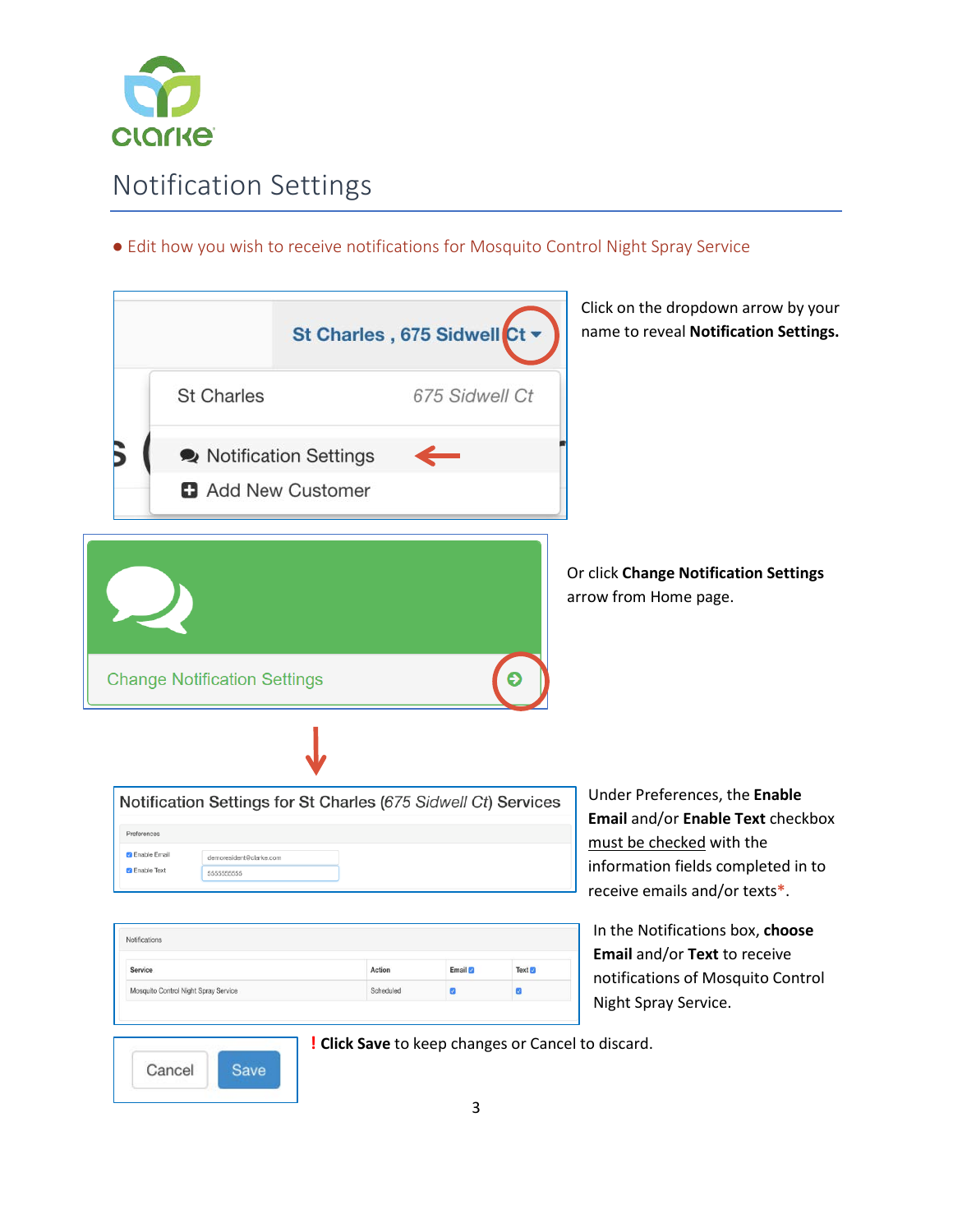

Confirmation Code

*\*NOTE! The first time you enable text messages a confirmation code will be sent to your phone. Enter the Confirmation Code into the Confirmation box and ! Click Save*

The Confirmation Code expires after a few minutes, if you don't enter the Confirmation Code within the time allotted, click the resend text confirmation link to request a new code.

### Add New Customer

Unconfirmed Text: Check for verification text. Resend text confirmation.



Choose **Add New Customer** to add an account. *This option is only relevant for residents who, in addition to requesting notification of nighttime mosquito control applications, are ALSO contracted with Clarke directly for private mosquito control and/or aquatic services.*

| <b>Customer Number</b> |  |
|------------------------|--|
| AB00123                |  |
| <b>Customer PIN</b>    |  |
| M13FXJC                |  |

**Call 800-323-5727 for customer number and PIN Code to register an additional accoun**t.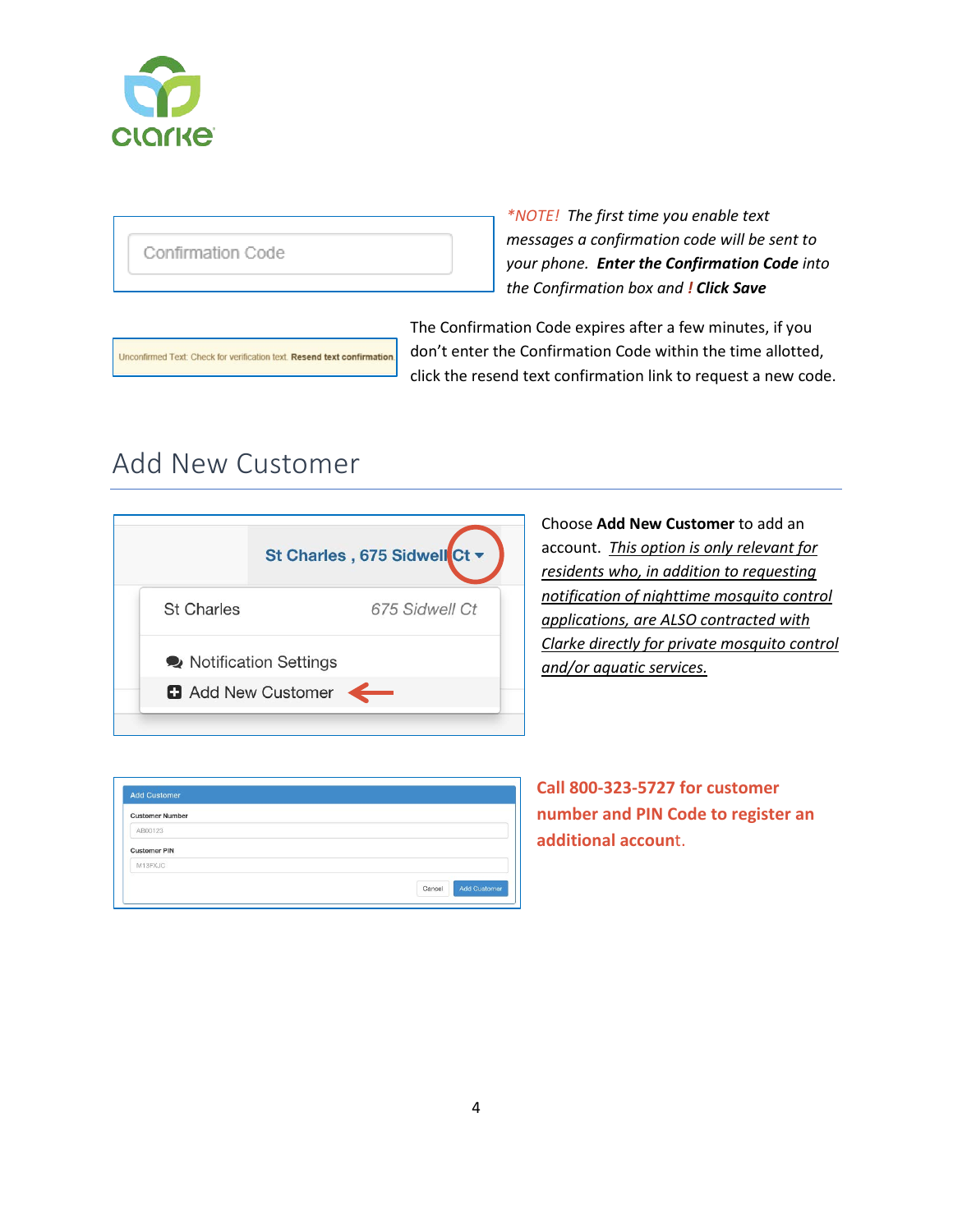

# Information Drop Down

| harles, 675 Sidwell Ct v            |  | Clicking on Help launches this guide. Note<br>the contents of the guide will change<br>depending on whether you are select a |
|-------------------------------------|--|------------------------------------------------------------------------------------------------------------------------------|
| $\odot$ Help $\leftarrow$           |  | resident address or a customer number.                                                                                       |
| Contact Customer Care               |  |                                                                                                                              |
|                                     |  |                                                                                                                              |
| harles, 675 Sidwell Ct <del>▼</del> |  |                                                                                                                              |
| <b>O</b> Help                       |  |                                                                                                                              |
| Contact Customer Care               |  |                                                                                                                              |
|                                     |  |                                                                                                                              |
| Contact                             |  | <b>Clicking on Contact Customer</b><br>Care launches a form where you                                                        |
| <b>Topic</b>                        |  | can send a specific request<br>directly to the Clarke Customer                                                               |
| Message                             |  | Care department. We will email                                                                                               |

Send

a copy of your request as well.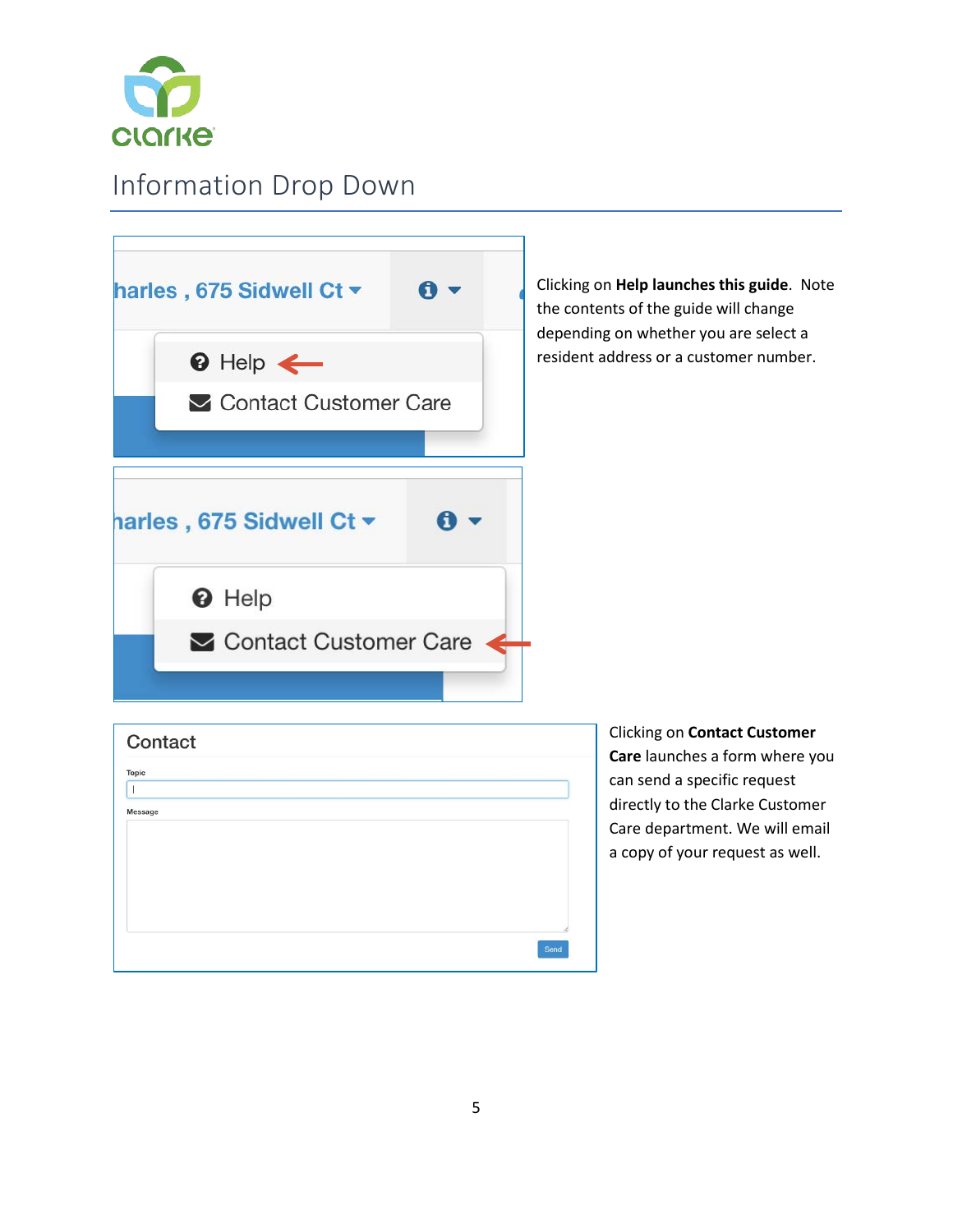

### User Profile Drop Down



| User Information    |            |           |       |   |  |
|---------------------|------------|-----------|-------|---|--|
| <b>First Name</b>   |            | Last Name |       |   |  |
| Demo                |            | Resident  |       |   |  |
| Customers           |            |           |       | ٠ |  |
| No customers found. |            |           |       |   |  |
| Addresses           |            |           |       |   |  |
| <b>Address</b>      | City       | State     | Zip   |   |  |
| 675 Sidwell Ct      | St Charles | IL.       | 60147 |   |  |

Clicking on **User Profile** launches a form that enables you to update ONLY THE USER NAME. If address changes, notify Customer Care by using Contact Customer Care or by calling 800-323-5727.

You can also add a customer(account) from this panel if you have an additional account you wish to manage on the portal.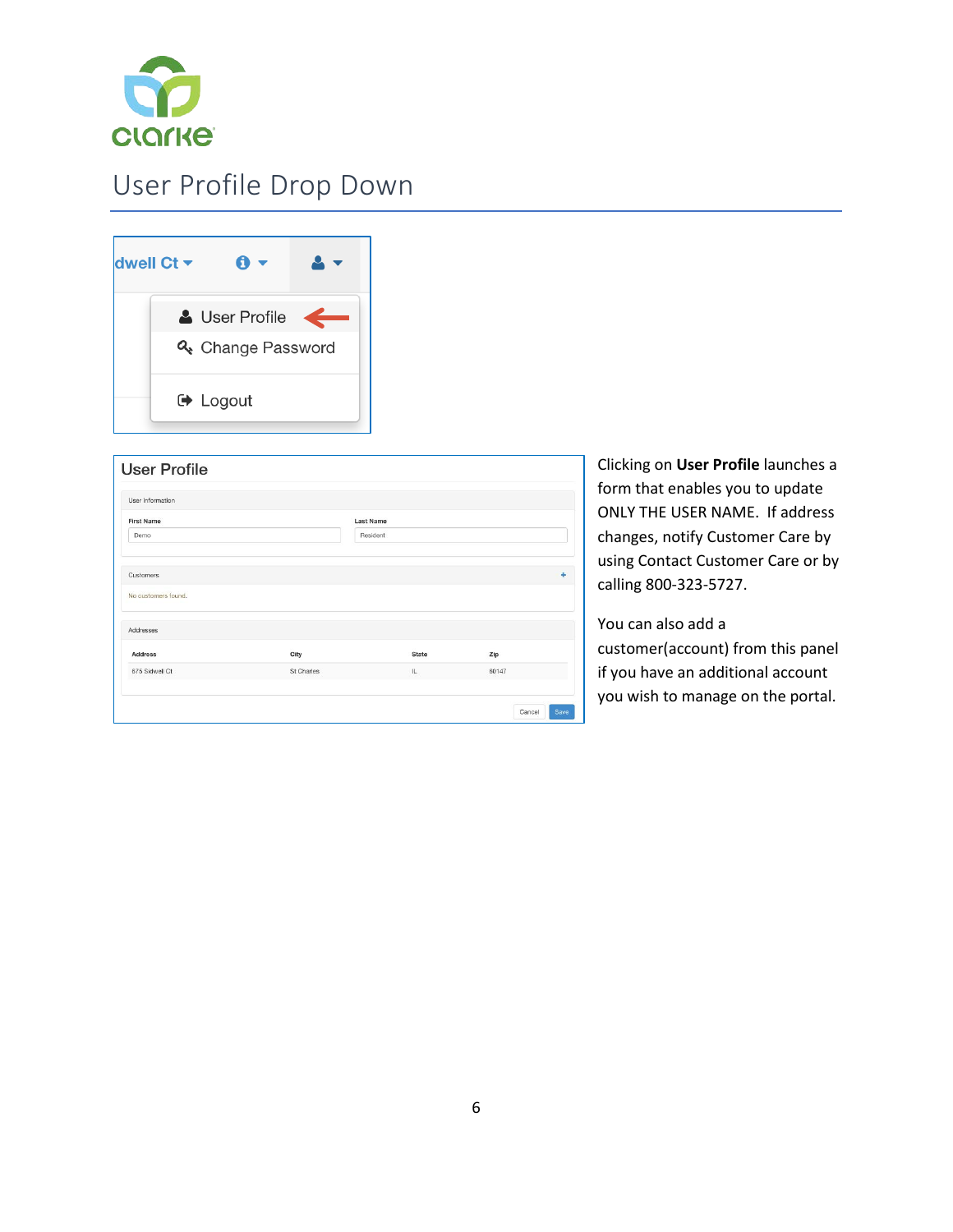



| <b>Current password</b>  |                       |  |                                  |  |  |
|--------------------------|-----------------------|--|----------------------------------|--|--|
| password                 |                       |  |                                  |  |  |
| New password<br>password |                       |  | Confirm new password<br>password |  |  |
|                          |                       |  |                                  |  |  |
|                          |                       |  |                                  |  |  |
|                          |                       |  |                                  |  |  |
|                          |                       |  |                                  |  |  |
|                          |                       |  |                                  |  |  |
|                          | A -                   |  |                                  |  |  |
|                          |                       |  |                                  |  |  |
|                          |                       |  |                                  |  |  |
| <b>Iwell Ct -</b>        | <b>A</b> User Profile |  |                                  |  |  |
|                          | & Change Password     |  |                                  |  |  |

**Change Password** launches a form with input for current password, new password and confirmation of new password.

| Email                           |  |
|---------------------------------|--|
| Password                        |  |
| Remember me? - Forgot password? |  |
|                                 |  |

**Logout** option will log you out of the portal back to the login screen as shown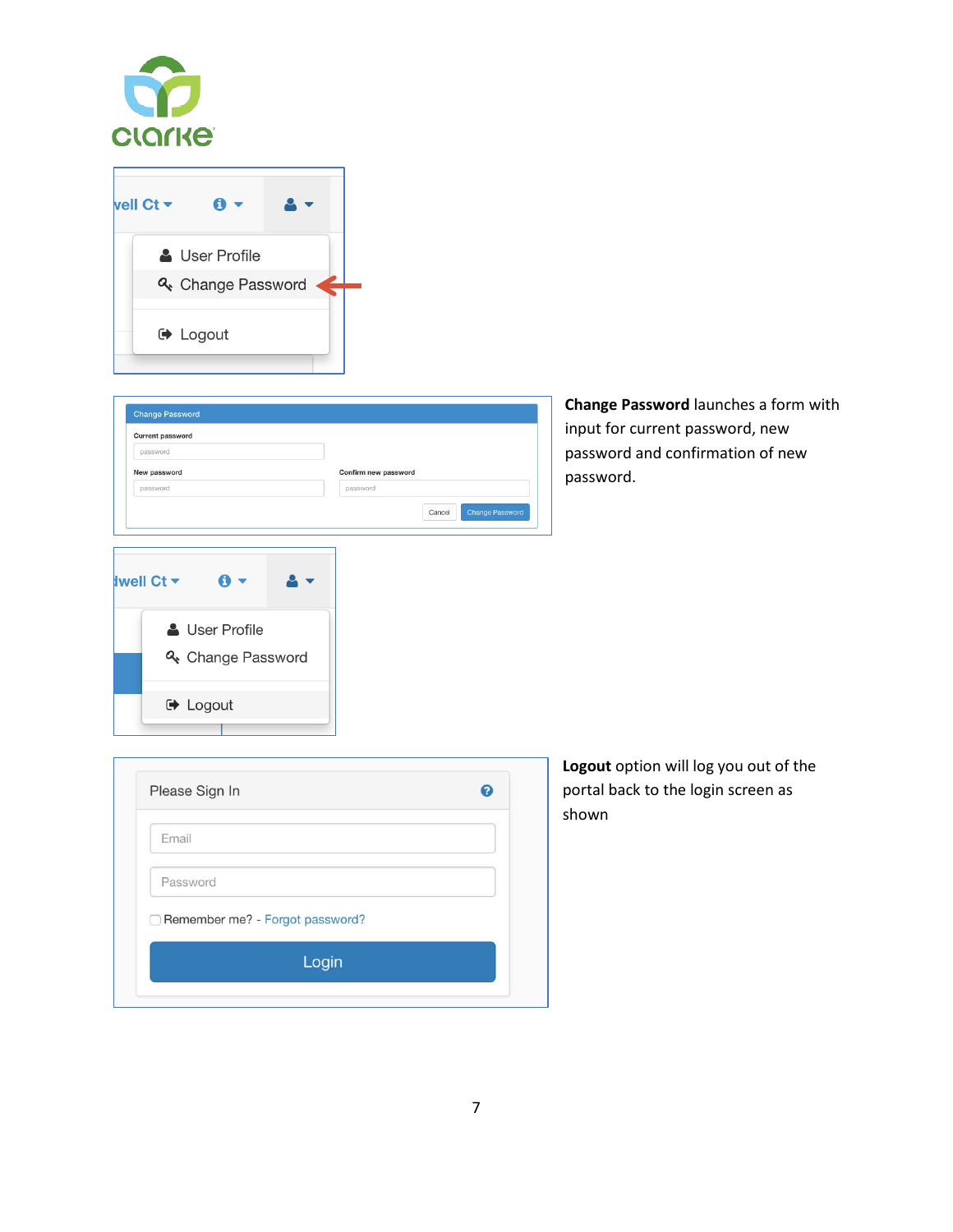

### Report Mosquito Annoyance

| <b>Report Mosquito Annoyance</b>                                                                      |              |                           |        | To report high adult mosquito activity<br>in your area, click on Report Mosquito<br>Annoyance arrow on the Home<br>screen. |  |
|-------------------------------------------------------------------------------------------------------|--------------|---------------------------|--------|----------------------------------------------------------------------------------------------------------------------------|--|
| Report Mosquito Annoyance                                                                             |              |                           |        |                                                                                                                            |  |
| <b>First Name</b>                                                                                     |              |                           |        |                                                                                                                            |  |
| Demo                                                                                                  |              |                           |        |                                                                                                                            |  |
| <b>Last Name</b>                                                                                      |              |                           |        |                                                                                                                            |  |
| Resident                                                                                              |              |                           |        | Fill out information requested on form.                                                                                    |  |
| <b>Address</b>                                                                                        |              |                           |        | If you are reporting an area that is not                                                                                   |  |
| 675 Sidwell Ct                                                                                        |              |                           |        | the same address as your contact                                                                                           |  |
| City                                                                                                  | <b>State</b> | Zip                       |        | information, please uncheck the                                                                                            |  |
| <b>St Charles</b>                                                                                     | Illinois     | 60147                     |        | Location checkbox and fill in the                                                                                          |  |
| <b>Phone</b>                                                                                          |              |                           |        | <b>Location Address Information for the</b>                                                                                |  |
| (708) 238-1201                                                                                        |              |                           |        | area with high adult mosquito activity.                                                                                    |  |
| Location Uncheck here if mosquito annoyance is at a DIFFERENT address than the contact                |              |                           |        |                                                                                                                            |  |
| address above.                                                                                        |              |                           |        |                                                                                                                            |  |
| When did you notice mosquitoes biting / flying?<br>Daytime<br><b>Nighttime</b>                        |              |                           |        | <b>Click Submit</b>                                                                                                        |  |
| Other Comments Anything else you would like us to know?                                               |              |                           |        |                                                                                                                            |  |
|                                                                                                       |              |                           |        |                                                                                                                            |  |
|                                                                                                       |              |                           |        |                                                                                                                            |  |
|                                                                                                       |              |                           |        |                                                                                                                            |  |
|                                                                                                       |              |                           |        |                                                                                                                            |  |
|                                                                                                       |              |                           | Submit |                                                                                                                            |  |
| Location Uncheck here if mosquito annoyance is at a DIFFERENT address than the contact address above. |              |                           |        |                                                                                                                            |  |
| <b>Address</b>                                                                                        |              |                           |        |                                                                                                                            |  |
|                                                                                                       |              |                           |        |                                                                                                                            |  |
| City                                                                                                  | <b>State</b> |                           | Zip    |                                                                                                                            |  |
|                                                                                                       | Select       | $\boldsymbol{\mathrm{v}}$ |        |                                                                                                                            |  |